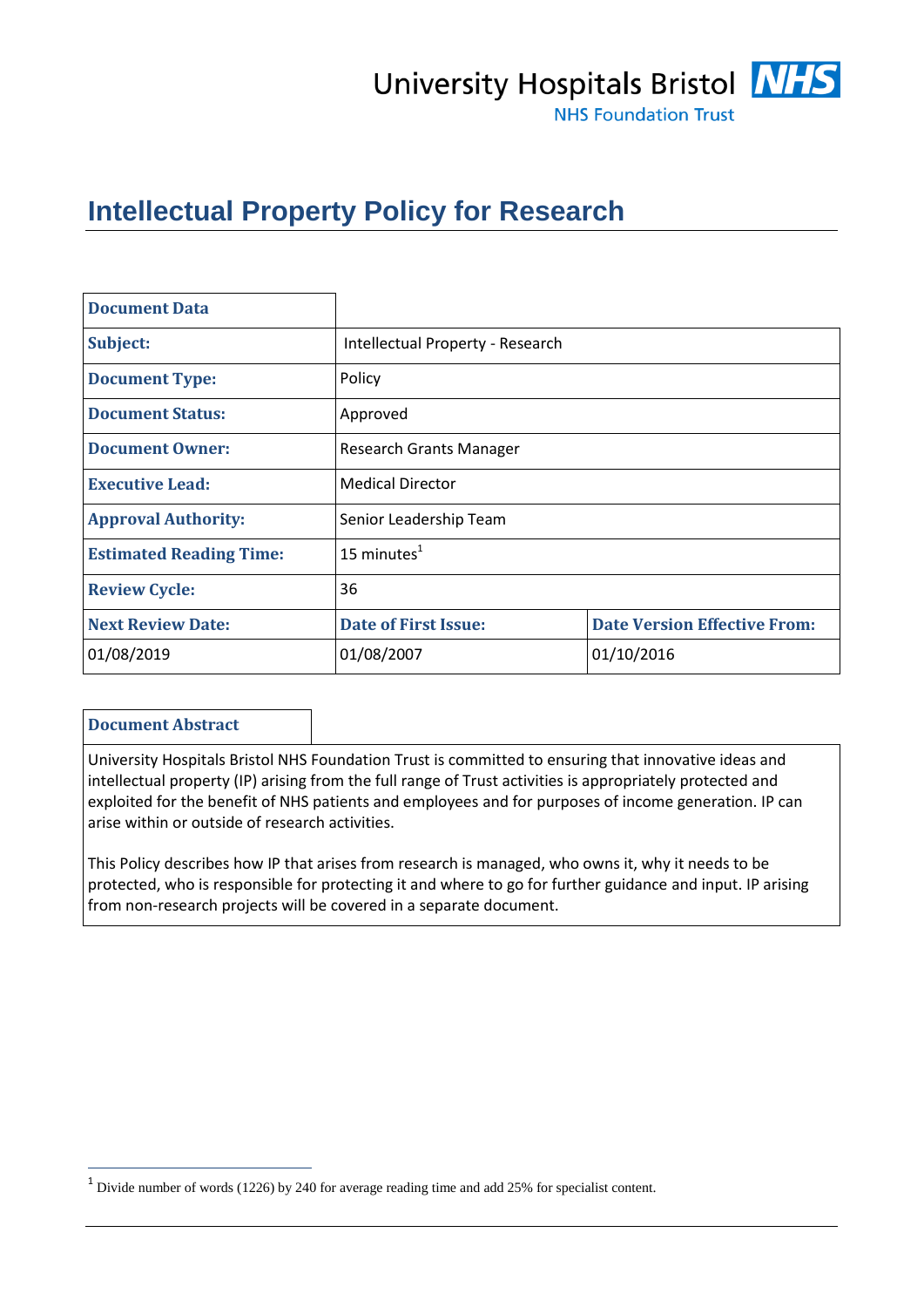| <b>Document Change Control</b> |                                 |                                     |                                   |                                                                                                                                                 |
|--------------------------------|---------------------------------|-------------------------------------|-----------------------------------|-------------------------------------------------------------------------------------------------------------------------------------------------|
| Date of<br><b>Version</b>      | <b>Version</b><br><b>Number</b> | <b>Lead for</b><br><b>Revisions</b> | <b>Type of</b><br><b>Revision</b> | <b>Description of Revision</b>                                                                                                                  |
| August 2007                    | 1.0                             | <b>Innovation Leader</b>            | Major                             | First draft                                                                                                                                     |
| May 2011                       | 2.0                             | Innovation<br>Manager               | Minor                             | Trust name; Revenue Sharing for<br>beneficiaries; Information on Induction<br>and contracts of employment;<br><b>Equality Impact Assessment</b> |
| October 2016                   | 3.0                             | <b>Research Grants</b><br>Manager   | Major                             | Revised to focus on research intellectual<br>property                                                                                           |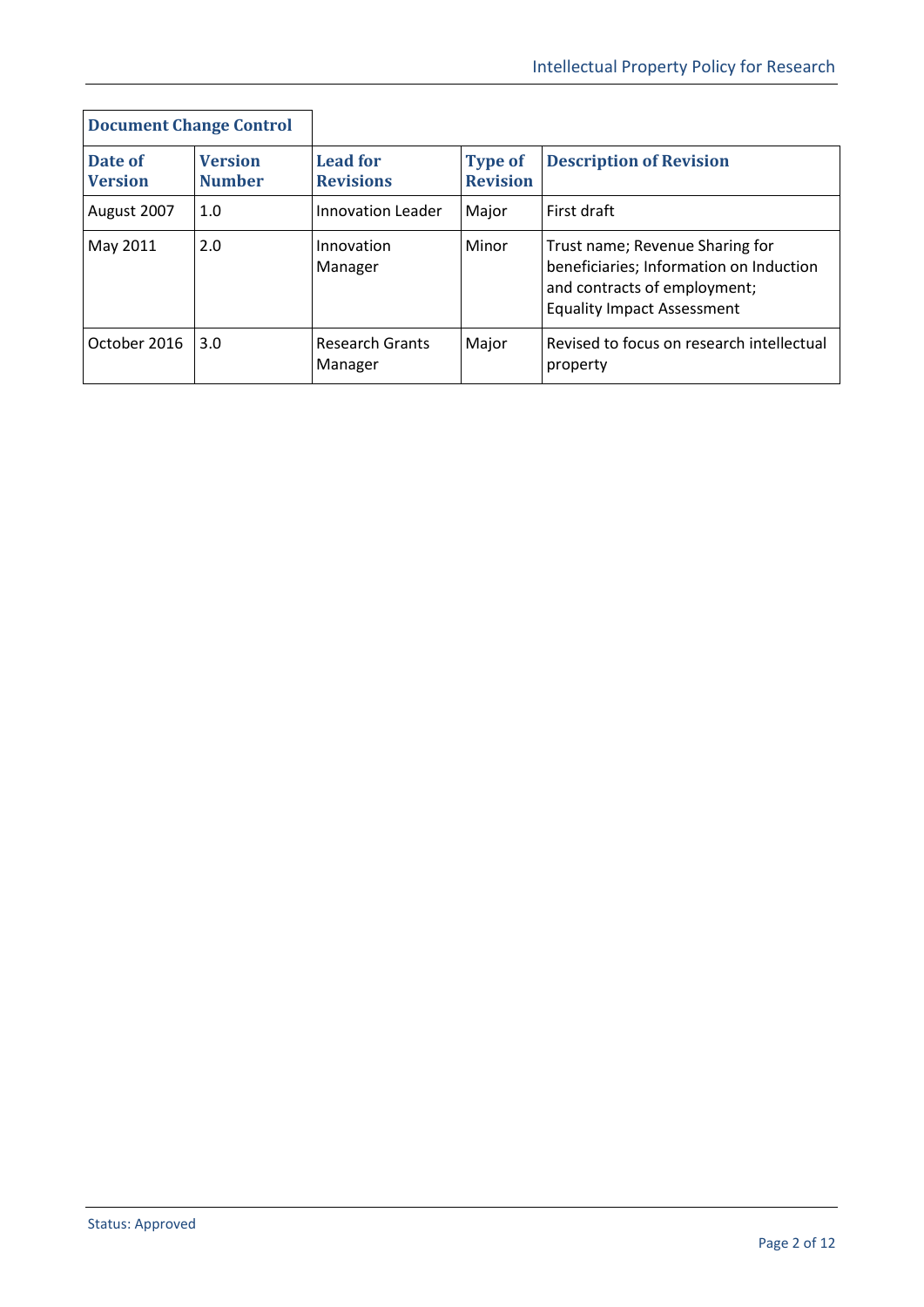# **Table of Contents**

| 1. | Introduction<br>$\overline{4}$                                     |                                                 |                |
|----|--------------------------------------------------------------------|-------------------------------------------------|----------------|
| 2. | Purpose and Scope<br>$\overline{4}$                                |                                                 |                |
|    | 2.1                                                                | Purpose                                         | $\overline{4}$ |
|    | 2.2                                                                | Scope                                           | 5              |
| 3. | Definitions                                                        |                                                 | 5              |
|    | 3.1                                                                | <b>Intellectual Property</b>                    | 5              |
|    | 3.2                                                                | <b>Background IP</b>                            | 6              |
|    | 3.3                                                                | Foreground IP                                   | 6              |
| 4. |                                                                    | Duties, Roles and Responsibilities              | 6              |
|    | 4.1                                                                | <b>Divisional Management Boards</b>             | 6              |
|    | 4.2                                                                | <b>Research and Innovation Department</b>       | 6              |
|    | 4.3                                                                | All Staff                                       | 6              |
| 5. |                                                                    | <b>Policy Statement and Provisions</b>          | $\tau$         |
|    | 5.1                                                                | Intellectual Property Rights and Ownership      | 7              |
|    | 5.2                                                                | Protection process                              | 7              |
|    | 5.3                                                                | Copyright and moral rights                      | 7              |
|    | 5.4                                                                | <b>Contracts of Employment</b>                  | 8              |
|    | 5.5                                                                | Revenue sharing                                 | 8              |
|    | 5.6                                                                | <b>Disputes</b>                                 | 8              |
| 6. |                                                                    | <b>Standards and Key Performance Indicators</b> | 8              |
| 7. | References                                                         |                                                 | 8              |
| 8. | Appendix B - Dissemination, Implementation and Training Plan<br>10 |                                                 |                |
| 9. |                                                                    | Appendix C – Document Checklist                 | 11             |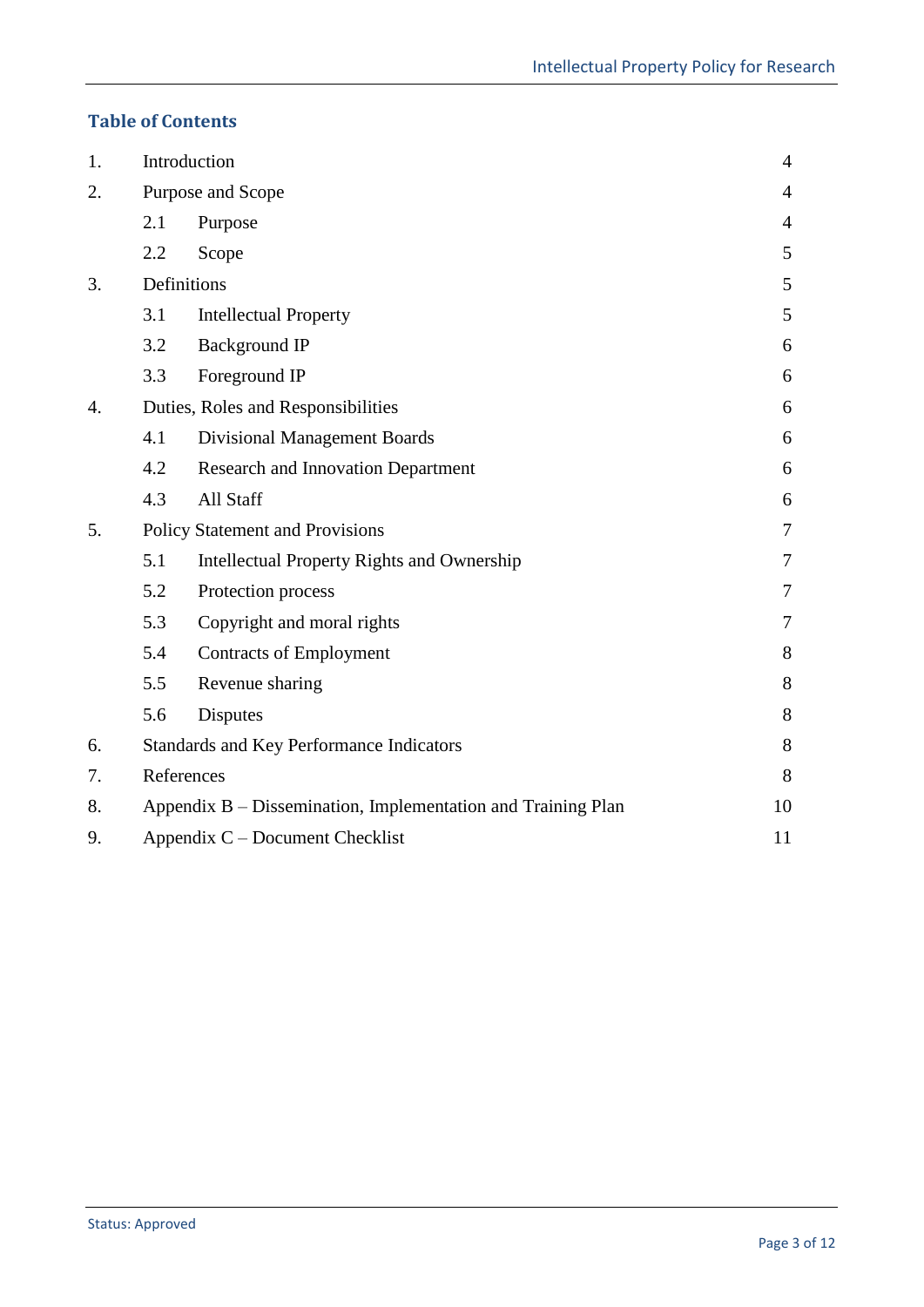# <span id="page-3-0"></span>**1. Introduction**

- (a) The NHS recognises that staff, from any discipline or activity, can generate new ideas, innovative solutions to problems, inventions or better ways of working which may lead to improvements in the delivery of healthcare.
- (b) IP generated from any source is recognised by the NHS as an asset of value which should be used in the best interests of the NHS and the country as a whole by those best able to do so. The Framework and Guidance on the management of IP in the  $NHS<sup>1</sup>$  sets out how NHS organisations can take appropriate steps to ensure that the IP, expertise and knowledge base are put to maximum use.
- (c) The Research Governance Framework for Health and Social Care<sup>2</sup> states that the protection and exploitation of IP is one of the responsibilities of a high quality organisation undertaking R&D and that agreements should be in place with NHS employees and research partners about ownership, exploitation and income from any IP arising from research.
- (d) A Policy Framework<sup>3</sup> for the management of IP arising from research has been in existence since 1998, with the management of IP arising from research and development (R&D) being a contractual requirement for Trusts in receipt of NHS R&D Support Funding.
- (e) The current Framework and Guidance<sup>1</sup> extends the requirement of NHS Trusts to identify and exploit innovation arising from the full spectrum of NHS activity i.e. patient care, education and training, administrative and support functions, as well as R&D. An essential aim of wider-Government strategy<sup>4</sup> is to capture and exploit innovations for the benefit of the UK economy.
- (f) Section 5 of the Health and Social Care Act  $2001<sup>5</sup>$  empowers NHS Trusts (and therefore employees of NHS Trusts), to participate in spin-out companies established for the purposes of income generation.

# <span id="page-3-1"></span>**2. Purpose and Scope**

#### <span id="page-3-2"></span>*2.1 Purpose*

- (a) To enable staff to participate in research and resultant generation of IP as part of its commitment to deliver the best possible patient care through research. UHBristol will provide the necessary advice and support for handling IP in research projects, so that the outcomes from those projects can be disseminated and exploited to maximise the benefits to patients, staff and the NHS.
- (b) The policy is to provide a balance between the Trust's legitimate needs to protect its interests, and the provision of a facilitative and creative research environment for staff and collaborators from other institutions.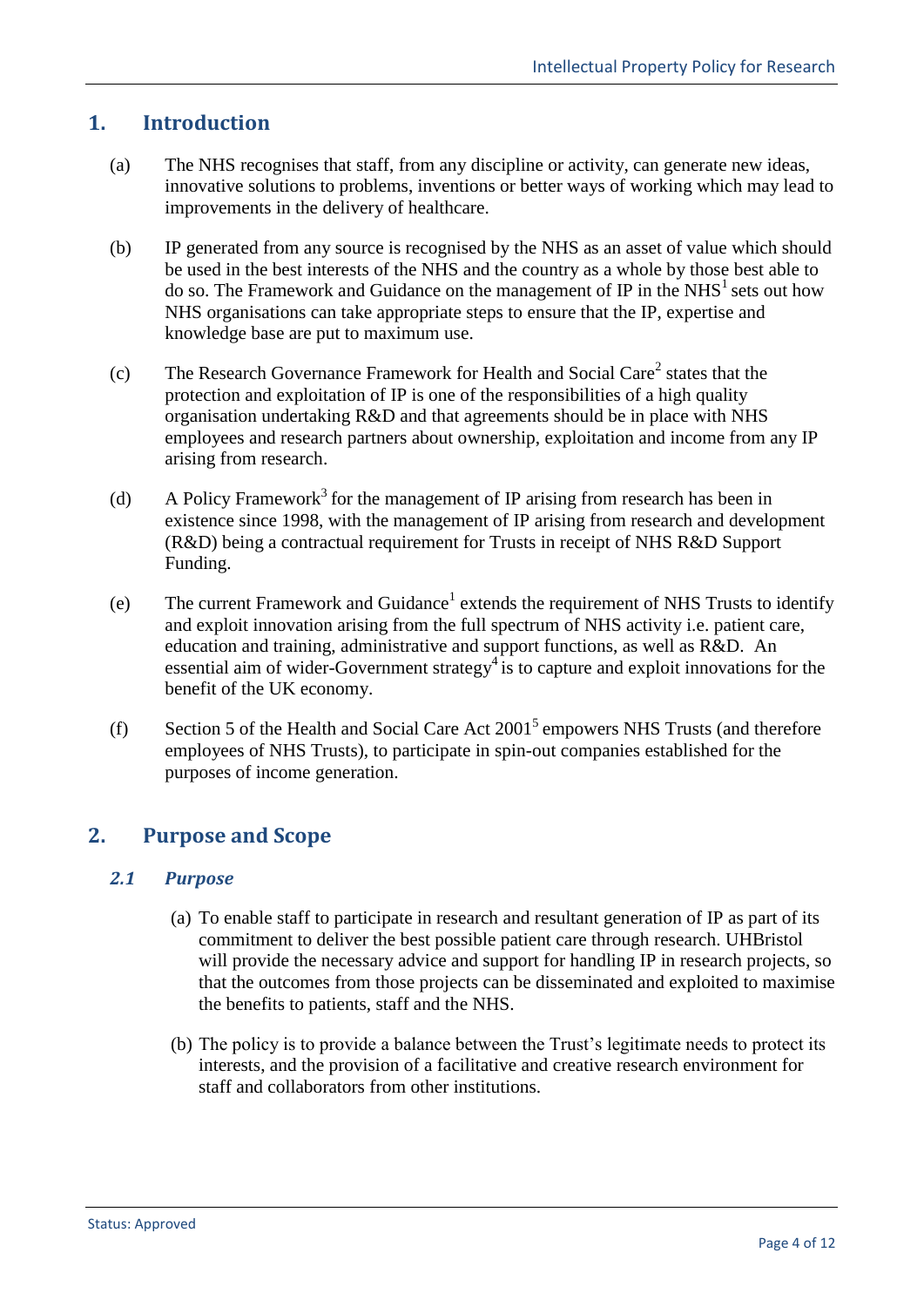#### <span id="page-4-0"></span>*2.2 Scope*

- (a) This policy describes what IP is within the context of research. IP arising outside of research will be covered under a separate policy (currently being drafted by the Transformation Director).
- (b) UHBristol Research and Innovation (R&I) Department will advise on what IP within the context of research needs to be protected, why this is important, and will seek external guidance where necessary.
- (c) R&I will ensure relevant contracts and/or other agreements are in place to allow discussion of research with external collaborators including commercial companies where relevant, and management of IP within research projects.
- (d) R&I will liaise with research funders and collaborators in consultation with the researcher to allow revenue sharing where appropriate.

## <span id="page-4-1"></span>**3. Definitions**

#### <span id="page-4-2"></span>*3.1 Intellectual Property*

IP is the tangible output of any intellectual activity that is new or previously un-described. It has an owner, can be bought, sold or licensed, and must be adequately protected (restricted in its availability or dissemination) in order to ensure its appropriate development and ultimate use or exploitation. The following IP categories are relevant to the NHS:

| Category           | <b>Protection</b>                            | <b>Examples</b>                                                                                                         |
|--------------------|----------------------------------------------|-------------------------------------------------------------------------------------------------------------------------|
| Inventions         | <b>Patents</b>                               | New medical device, software system                                                                                     |
| Literary works     | Copyright                                    | Computer software, patient leaflet,<br>journal article                                                                  |
| Designs, drawings  | Design rights                                | <b>Medical illustration</b>                                                                                             |
| <b>Brand names</b> | Trade marks                                  | Trust logo                                                                                                              |
| Trade secrets      | Know-how,<br>knowledge                       | Surgical technique                                                                                                      |
| Research outputs   | Copyright,<br>creative<br>commons<br>licence | New clinical care pathways, new<br>methodology, new treatments,<br>questionnaires, patient reported<br>outcome measures |

Research grant applications frequently contain a section on the IP of a project. This can include:

- IP already owned by UH Bristol and the project collaborators,
- IP that will be developed during the project
- using other people's IP, for example, in standard assessment tools or questionnaires
- how IP will be managed throughout the project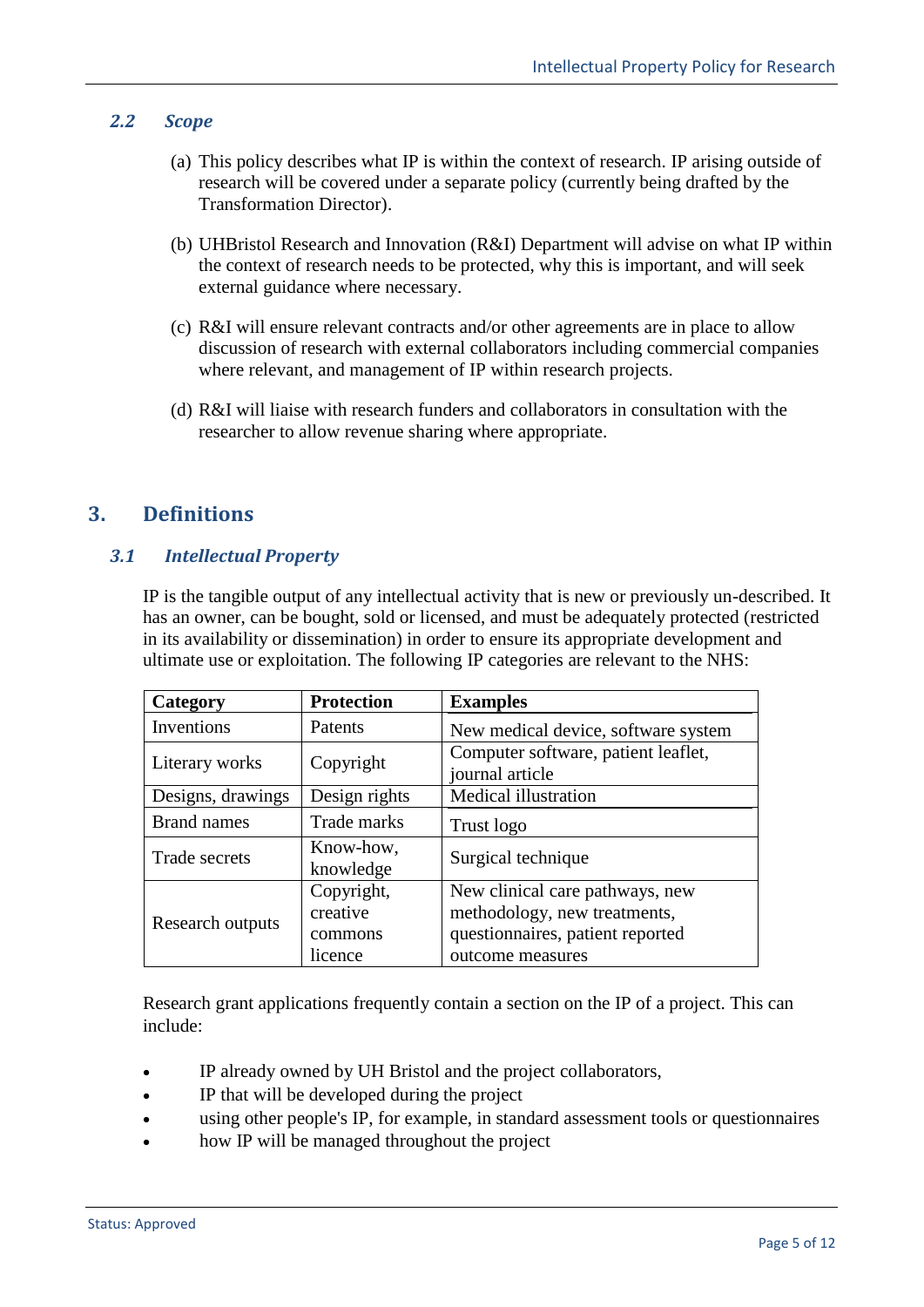#### <span id="page-5-0"></span>*3.2 Background IP*

Any IP that will be used to input into a new research project, generated by either the researcher or by a third party. This can include any of the IP categories described above. If UHBristol does not own the background IP, we need to obtain permission from the owner before using it in a research project, or to establish that permission is not needed if the IP is already in the public domain.

#### <span id="page-5-1"></span>*3.3 Foreground IP*

This is any IP generated during the course of the research. It can include any of the categories described in section 3.1 and includes improvements in methodologies. It is important to protect the foreground IP so that it can be exploited where appropriate, and also so that others cannot prevent it being exploited for patient benefit.

## <span id="page-5-2"></span>**4. Duties, Roles and Responsibilities**

#### <span id="page-5-3"></span>*4.1 Divisional Management Boards*

This Policy document will be approved by Trust Research Group and the Senior Leadership team. Divisional Research Leads will disseminate to researchers as appropriate.

#### <span id="page-5-4"></span>*4.2 Research and Innovation Department*

The R&I department will help to identify what IP will arise from your research, and what background IP might be required. Management and ownership of IP will normally be dealt with in research contracts, including collaboration and site agreements. R&I will liaise with all relevant funders and other institutions who own the background IP.

#### <span id="page-5-5"></span>*4.3 All Staff*

When discussing a research idea, or preparing a research grant application, all staff have a responsibility to check they have the necessary permissions to use anyone else's research and IP for the development of their work. The R&I department can help obtain permission once the source has been identified.

Staff should refrain from discussing ideas with third parties before appropriate agreements including issues around confidentiality have been put in place. This is especially important when discussing your work with commercial companies.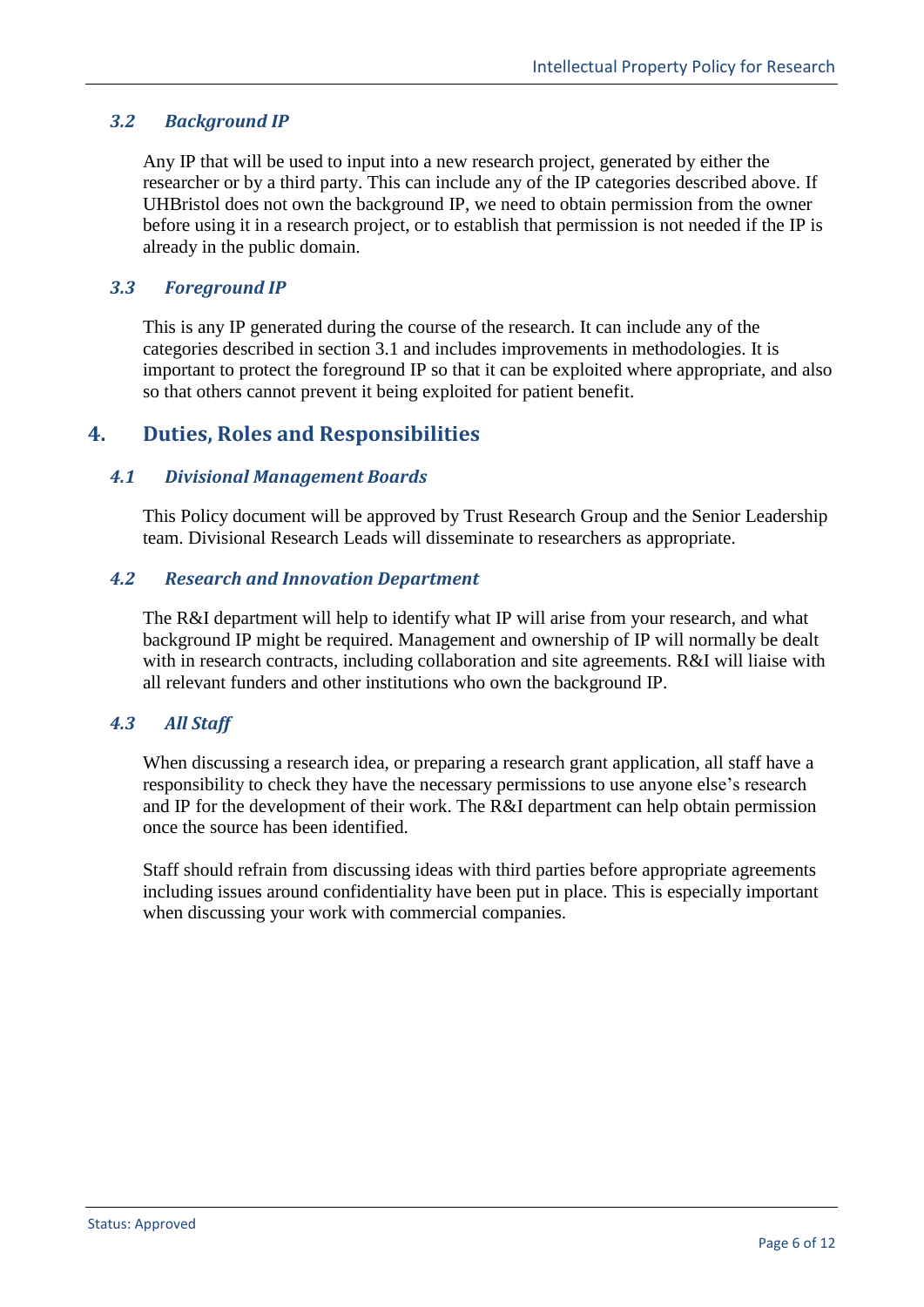# <span id="page-6-0"></span>**5. Policy Statement and Provisions**

#### <span id="page-6-1"></span>*5.1 Intellectual Property Rights and Ownership*

- (a) IP, which arises during, or could reasonably be expected to arise from, the course of the normal contracted duties of a member of staff (including research), belongs to the Trust, unless alternative has been agreed in a contract with another organisation.
- (b) IP generated as a result of a research project will normally be captured as described in the research agreement with funder or collaboration agreement with other institutions or commercial partners involved. For research between members of Bristol Health Partners (BHP), the BHP IP Guidelines<sup>6</sup> set out how IP ownership will be assigned unless covered under a separate project specific agreement.
- (c) IP generated by an employee, in his or her own time and which is unconnected with their normal contracted course of duties, will be owned by the employee. The employee is responsible for protecting such IP.

#### <span id="page-6-2"></span>*5.2 Protection process*

- (a) Patents, trademarks and designs are protected through external registration with the Patent Office. Copyright is automatic, and does not need registration, but ownership can be established by attaching a copyright statement. Know-how is protected by keeping it secret and not disclosing it to a third party
- (b) If an invention has been disclosed, it cannot be patented. Disclosure means that the invention or any part of it has been published, given in a seminar or conference paper, or discussed with a potential collaborator. Development potential can be lost through prior disclosure.
- (c) Non-disclosure agreements (NDAs) can be put in place prior to any discussions with third parties to prevent loss of developmental potential.

#### <span id="page-6-3"></span>*5.3 Copyright and moral rights*

- (a) Although copyright of any work produced by an employee in the course of employment belongs to the Trust, the Trust will normally grant to the author, a free licence to the copyright of any work published in a recognised scientific, technical, professional or management journal or book. The Trust will not grant such a licence for materials created by a member of staff during the course of and related to their employment, including but not limited to:
	- Course or training materials
	- Patient information
	- Software programmes
	- Designs, specification or other works, which may be necessary to protect rights in commercially exploitable IP
- (a) The Trust will respect the moral rights of its employees to be named as authors in copyright materials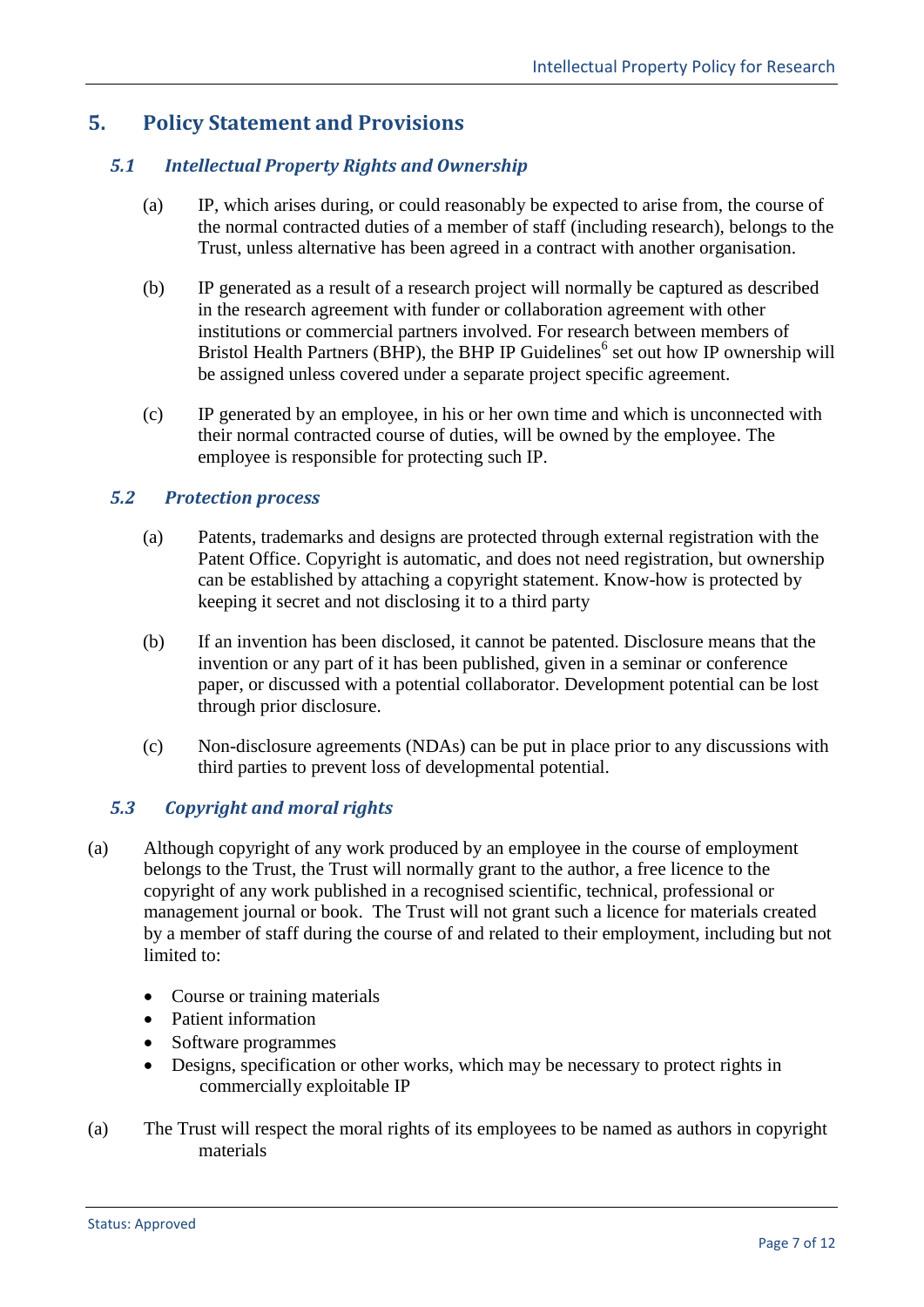#### <span id="page-7-0"></span>*5.4 Contracts of Employment*

- (a) The Trust includes a statement about IP in the contract of employment for all new staff. Existing staff will be informed of the existence of this policy and how it relates to them (see Appendix B).
- (b) Temporary staff supplied via external Employment Agencies will be covered by an agreement drawn up between the Trust and External Employment Agencies. In addition these individuals will be asked to sign a non-disclosure agreement.

#### <span id="page-7-1"></span>*5.5 Revenue sharing*

- (a) The Trust system for revenue sharing encourages the development of new ideas and inventions, and shares revenue on a consistent basis
- (b) The Trust will agree with any external organisations or partners that contribute to generation of IP how revenue will be shared between the parties. The split between parties may be changed dependent on the level of involvement of each partner, and will be agreed between each of them as the IP develops.
- (c) Unless otherwise agreed at the outset, revenue will be shared on an equal share basis (one third to the inventor(s), one third to the department, one third to the Trust). Values are net after deduction to cover any patent and legal expenditure incurred.
- (d) On death of the innovator, the beneficiary will continue to receive such IP payments for the life time of the agreement

#### <span id="page-7-2"></span>*5.6 Disputes*

Where no alternative arrangements have been documented (for example in research contracts), the Trust's legal department will advise on the process for resolving IP disputes between individual staff, other organisations and the Trust. The Trust may take external legal advice when this is appropriate

#### <span id="page-7-3"></span>**6. Standards and Key Performance Indicators**

Research contracts and other agreements relating to IP are written and reviewed by the UHBristol R&I department and UHBristol legal team, and if necessary by external advisors.

The time for contracts to be agreed and reviewed can be a barrier to research, and R&I department reviews the time taken to put in place collaboration agreements for NIHR funded grants at monthly KPI reviews.

#### <span id="page-7-4"></span>**7. References**

1. The NHS as an innovative organisation: a framework and guidance on the management of Intellectual Property in the NHS. 2002. Department of Health Publication 29030 <http://www.nic.nhs.uk/Pages/NHSIPGuidance.aspx>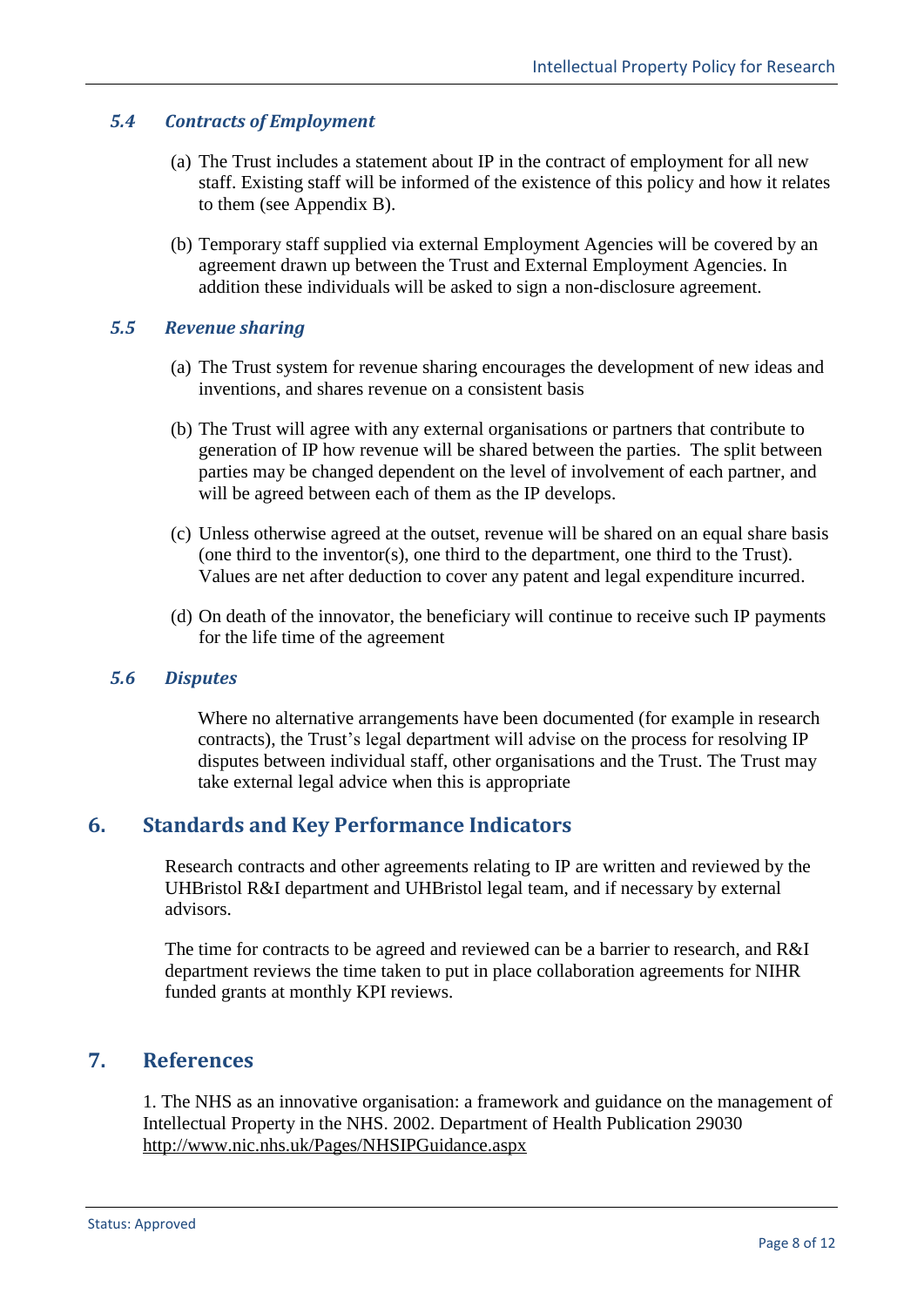2. 'Research Governance Framework for Health and Social Care' Department of Health. 2001.

3. HSC 1998/106 'Policy Framework for the management of Intellectual Property within the NHS arising from research and development'

- The management of Intellectual Property and related matters: an introductory handbook for R & D managers and advisers in NHS Trusts and independent providers of NHS services. NHS Executive. 1998.
- Handling inventions and other Intellectual Property: a guide for researchers. NHS Executive. 1998.

4. 'Creating Knowledge Creating Wealth: Realising the Economic Potential of Public Sector Research Establishments'; *Baker Report (Treasury)*

5. 'Health and Social Care Act 2001'. 2001

6. 'Bristol Health Partners IP Guidelines' available from the Research and Innovation Department: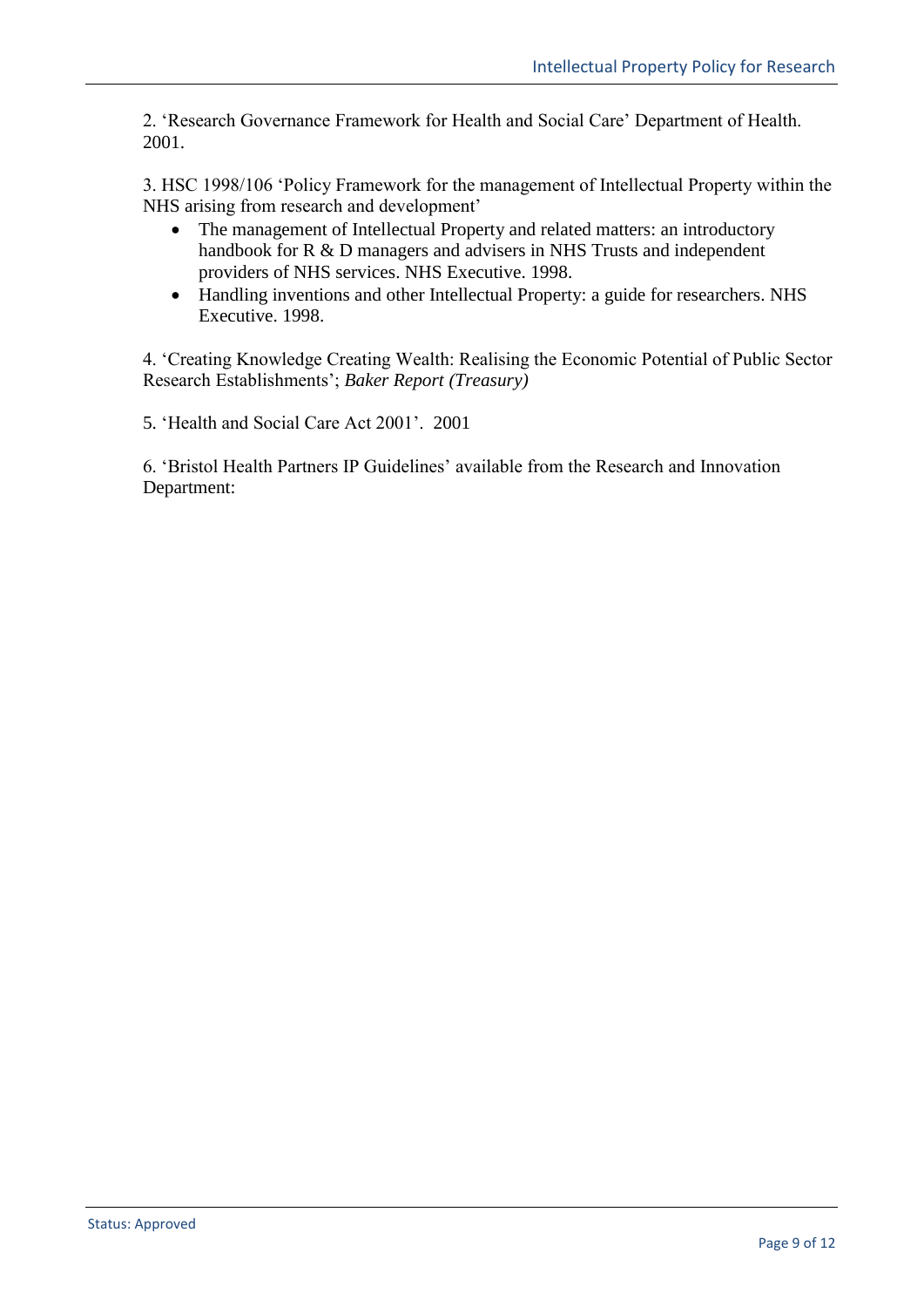# <span id="page-9-0"></span>**8. Appendix B – Dissemination, Implementation and Training Plan**

8.1 The following table sets out the dissemination, implementation and training provisions associated with this Policy.

| <b>Plan Elements</b>                              | <b>Plan Details</b>                                 |
|---------------------------------------------------|-----------------------------------------------------|
| <b>The Dissemination Lead is:</b>                 | Research Grants Manager, Research and<br>Innovation |
| This document replaces existing documentation:    | Not Applicable                                      |
| <b>Existing documentation will be replace by:</b> | Not Applicable                                      |
| This document is to be disseminated to:           | All Trust research staff                            |
| <b>Training is required:</b>                      | N <sub>0</sub>                                      |
| The Training Lead is:                             | N/A                                                 |

#### **Additional Comments**

This Policy will be obtainable from the UHBristol website. It will be disseminated to all Trust staff through Newsbeat and through the R&I department's research e-newsletter. Any staff who have queries relating to the policy or research IP can contact R&I and will be dealt with on a per case basis.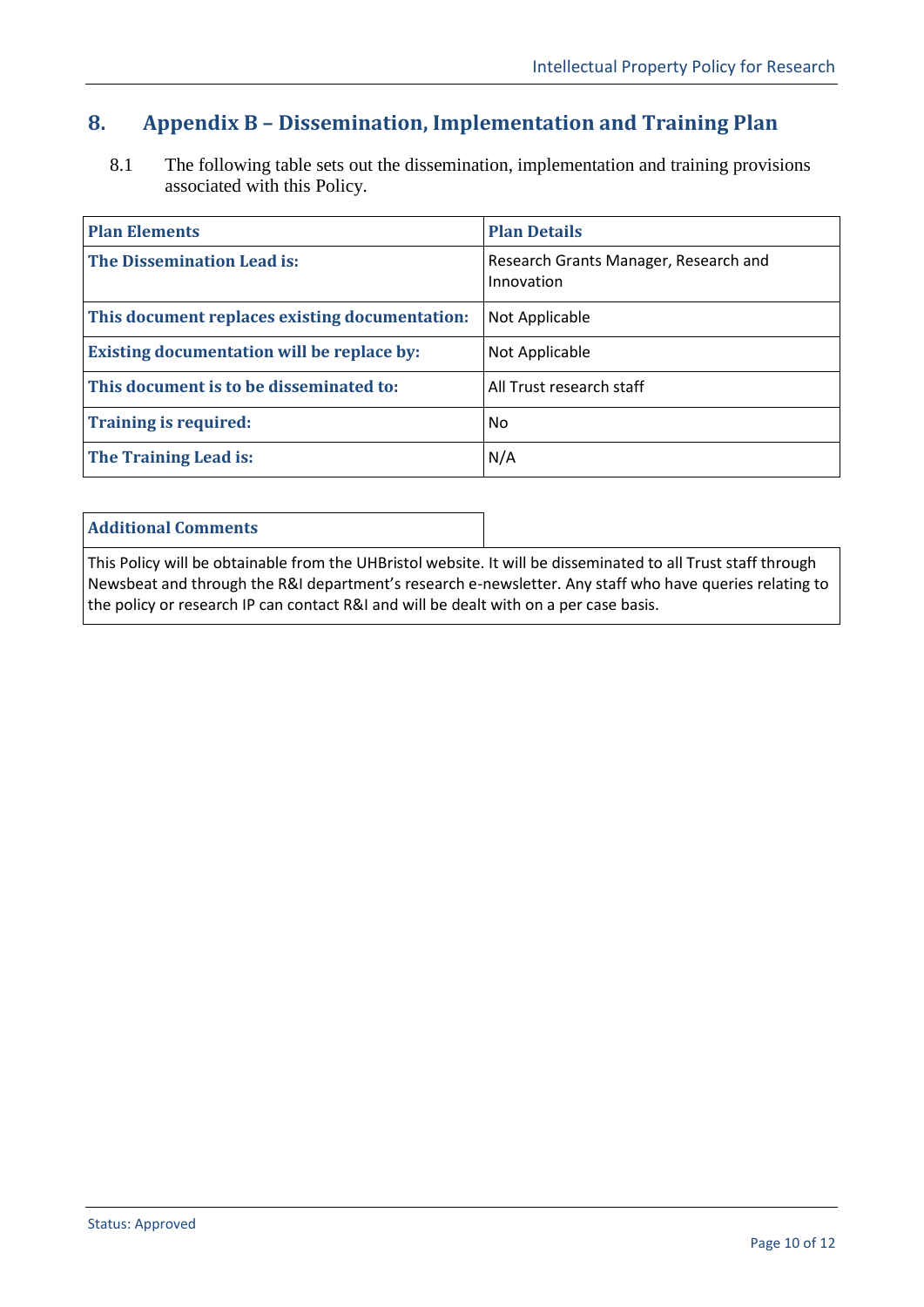# <span id="page-10-0"></span>**9. Appendix C – Document Checklist**

9.1 The checklist set out in the following table confirms the status of 'diligence actions' required of the 'Document Owner' to meet the standards required of University Hospitals Bristol NHS Foundation Trust Procedural Documents. The 'Approval Authority' will refer to this checklist, and the Equality Impact Assessment, when considering the draft Procedural Document for approval. All criteria must be met.

| <b>Checklist Subject</b> | <b>Checklist Requirement</b>                                                                                                     | <b>Document Owner's</b><br><b>Confirmation</b>                                               |
|--------------------------|----------------------------------------------------------------------------------------------------------------------------------|----------------------------------------------------------------------------------------------|
| <b>Title</b>             | The title is clear and unambiguous:                                                                                              | Yes                                                                                          |
|                          | The document type is correct (i.e. Strategy, Policy,<br>Protocol, Procedure, etc.):                                              | Yes                                                                                          |
| <b>Content</b>           | The document uses the approved template:                                                                                         | Yes                                                                                          |
|                          | The document contains data protected by any<br>legislation (e.g. 'Personal Data' as defined in the Data<br>Protection Act 2000): | No                                                                                           |
|                          | All terms used are explained in the 'Definitions' section:                                                                       | Yes                                                                                          |
|                          | Acronyms are kept to the minimum possible:                                                                                       | Yes                                                                                          |
|                          | The 'target group' is clear and unambiguous:                                                                                     | Yes                                                                                          |
|                          | The 'purpose and scope' of the document is clear:                                                                                | Yes                                                                                          |
| <b>Document Owner</b>    | The 'Document Owner' is identified:                                                                                              | Yes                                                                                          |
| <b>Consultation</b>      | Consultation with stakeholders (including Staff-side)<br>can be evidenced where appropriate:                                     | Yes                                                                                          |
|                          | The following were consulted:                                                                                                    | <b>Trust Director of</b><br>Transformation<br>University of Bristol tech<br>transfer manager |
|                          | Suitable 'expert advice' has been sought where<br>necessary:                                                                     | Yes                                                                                          |
| <b>Evidence Base</b>     | References are cited:                                                                                                            | Yes                                                                                          |
| <b>Trust Objectives</b>  | The document relates to the following Strategic or<br>Corporate Objectives:                                                      | Research and<br><b>Innovation Strategy</b><br>2014-2019                                      |
| <b>Equality</b>          | The appropriate 'Equality Impact Assessment' or<br>'Equality Impact Screen' has been conducted for this<br>document:             | Yes                                                                                          |
| <b>Monitoring</b>        | Monitoring provisions are defined:                                                                                               | Not Applicable                                                                               |
|                          | There is an audit plan to assess compliance with the                                                                             | Not Applicable                                                                               |